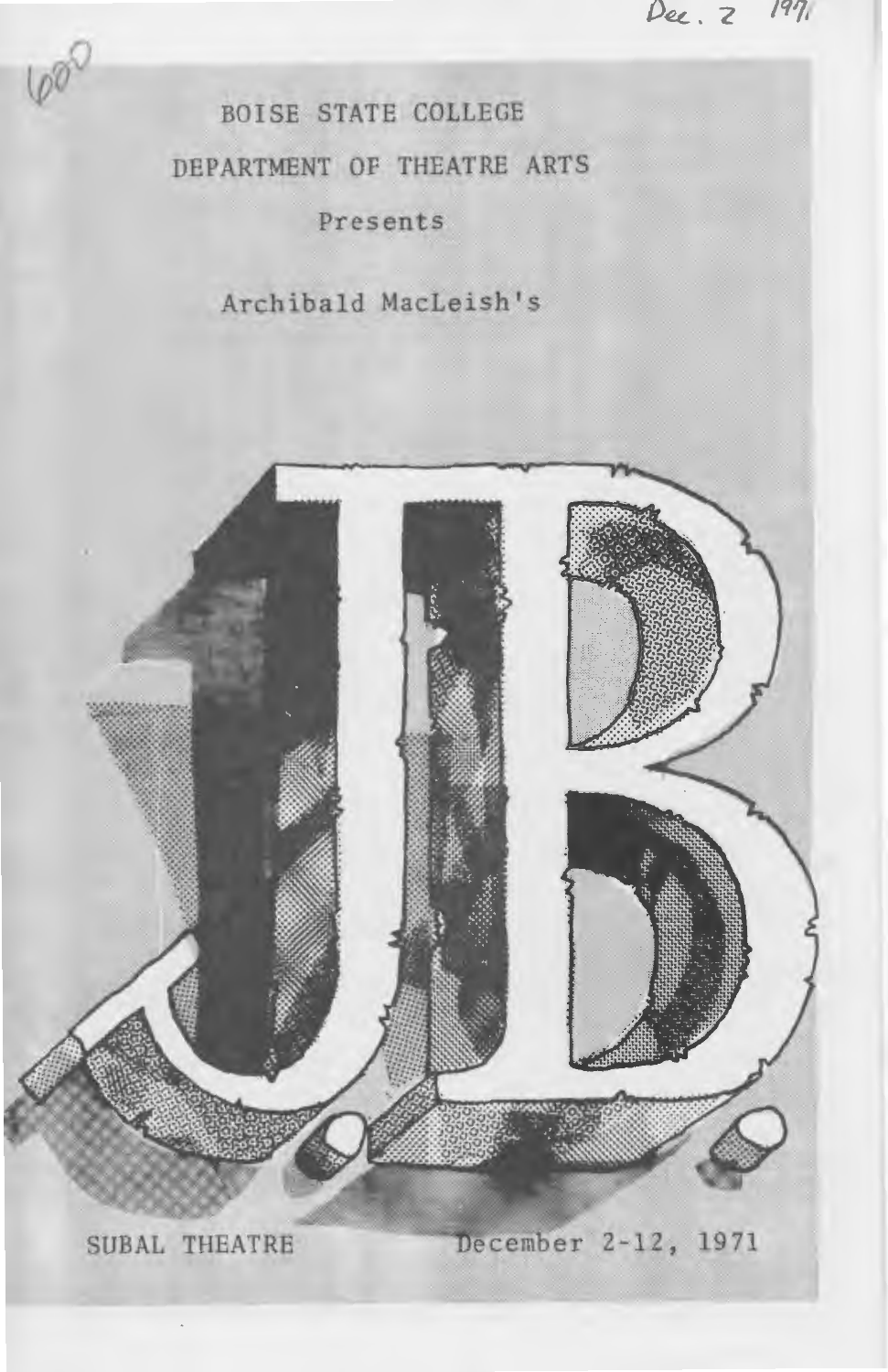## CAST OF CHARACTERS

ROUSTABOUTS **NICKLES** MR. ZUSS  $J$ . $B$ . SARAH DAVID MARY JONATHAN RUTH REBECCA THE GIRL MRS. BOTTECELLI MRS. LESURE MRS. ADAMS MRS. MURPHY JOLLY MISS MABEL, BILDAD ZOPHAR , Steve Marker-Dan Peterson Dan Coffman Steve Drakulich Pat Nance Patti Murphy Pat Delana Susan. Carringer Davy Painter Susan Barrett Cathy Rogers<br>
Gwyn Harms<br>
Kelli Powell<br>
Jacqueline Byers Andrea Parenteau Ginger Scott Cecily Tippery<br>Victoria Holloway<br>Mark Golay John Eichmann **ELIPHAZ** CELEBRANTS and WITNESSES Alan Greene<br>Gwyn Harms Liz Streiff Deborah Long

Rodney Jones c. Jackson Ramsey

## STAFF

DIRECTOR SET and COSTUME DESIGNER TECHNICAL DIRECTOR ASSISTANT DIRECTOR Charles E. Lauterbach Terryl Asla Frank Heise John Edgerton

> There will be one ten-minute intermission . . .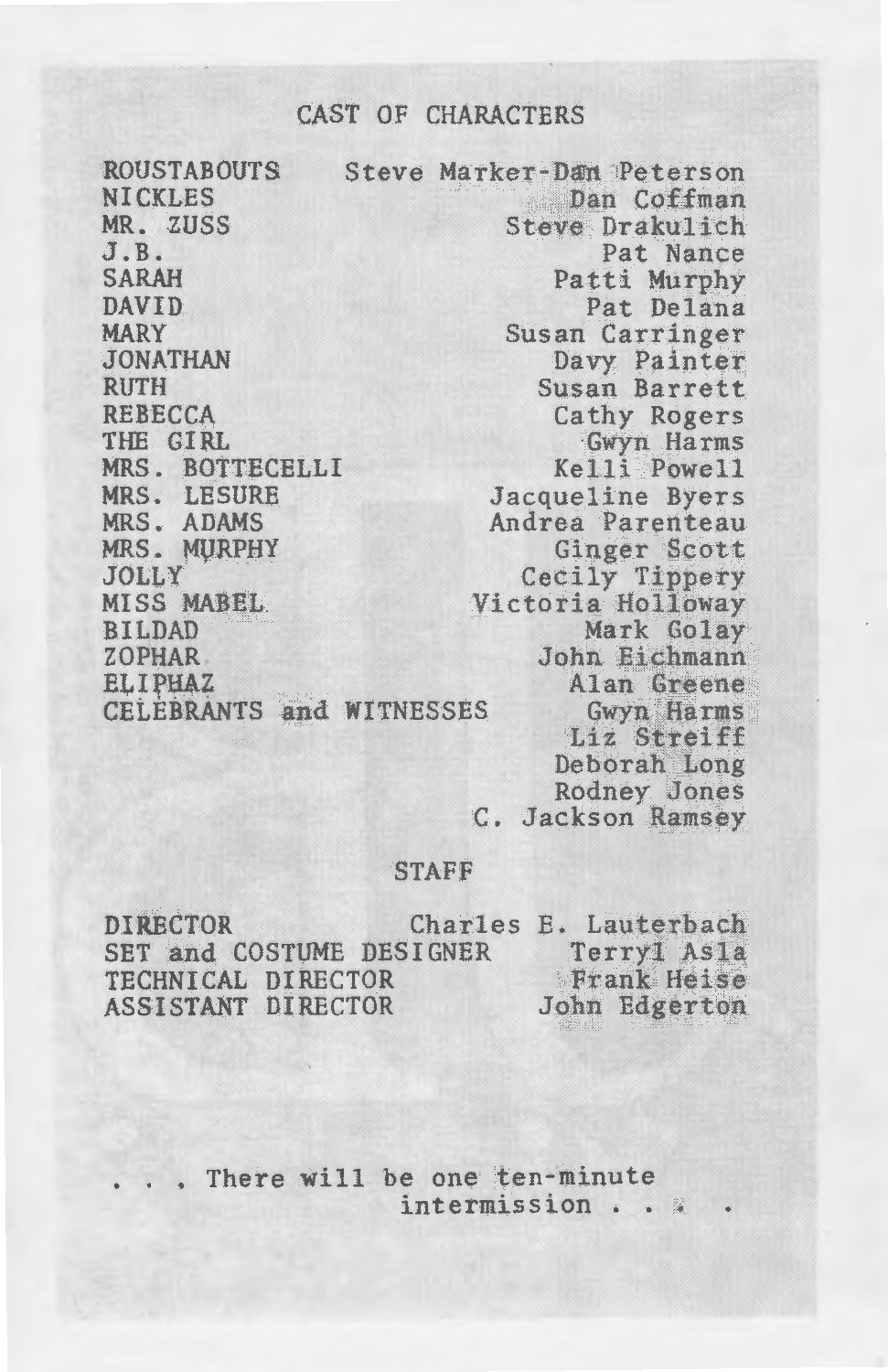#### **CREWS**

Costumes

Mary Lou Bromwell (head) Pam Kangas (assistant) Mark Golay Nancy Kokes Andrea Parenteau Patti Murphy Victoria Holloway Cheryl Hurrle

Lights (hanging) Mike Westenskow (head) Ginger Scott Dan Peterson Ruth Hunter John Edgerton

Stage Manager John Edgerton (head) Jackson Ramsey

Box Office Nancy Kokes

Props Cecily Tippery  $(head)$ **Rodney Jones** 

Sound Jim Bottoms Paula Dean

Lights (running) **Mike Westenskow** (head) **Bill Reid Butch Adams** Ruth Hunter

Special Effects Bill Reid (head) Kevin Ames **Mike Westenskow** 

House Manager Paula Dean

Photography Circus Posters & Background Photography Kevin Ames

Publicity & Photographs Jim Bottoms Ginger Scott

Make-Up Deborah Long (head) George Borchers Make-Up Class

Set Construction Technical Theatre Class and Everyone that had some free time!

Special Acknowledgment: Russ Link